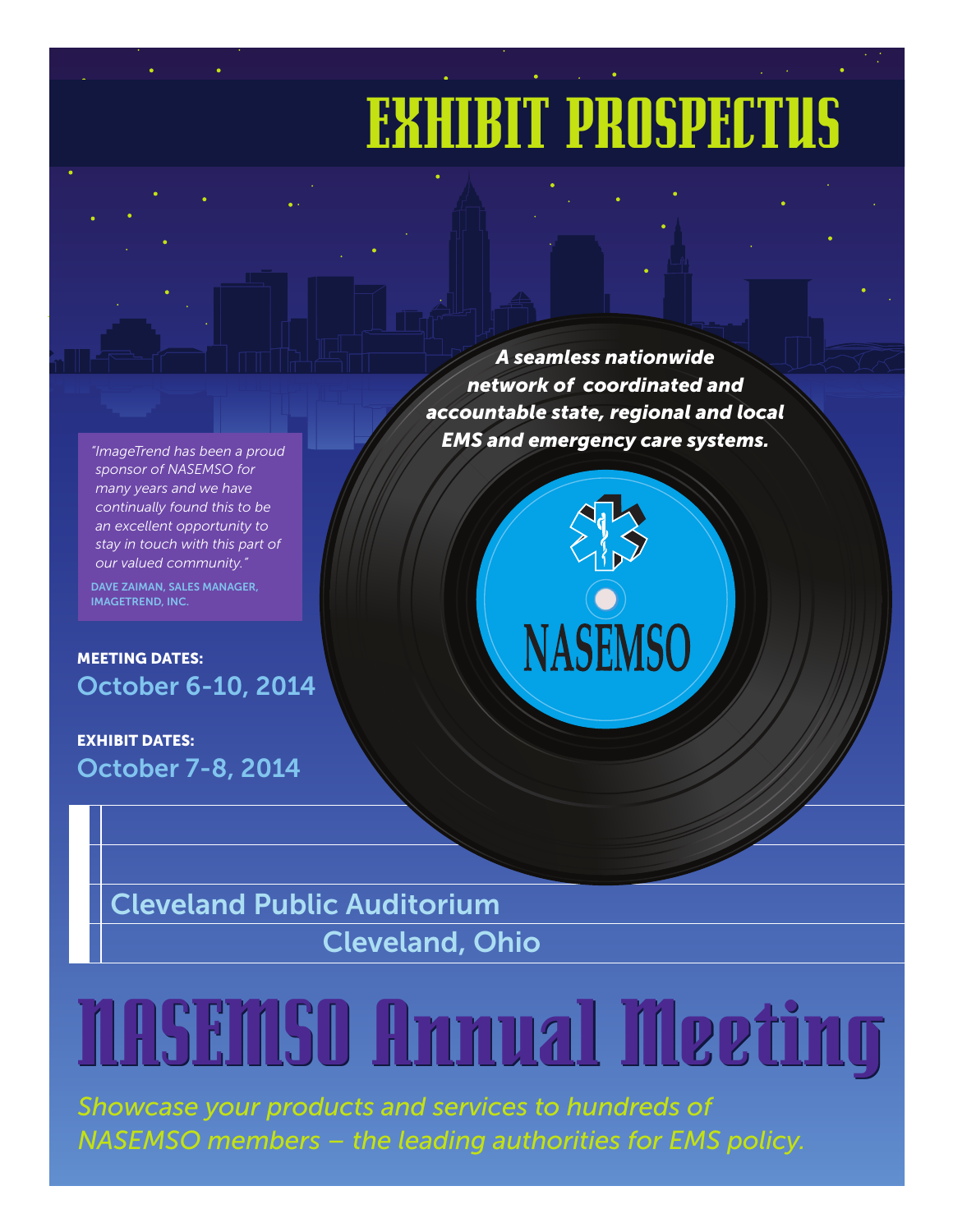## EXHIBIT PROSPECTUS NASEMSO 2014 ANNUAL M

Cleveland Public Auditorium Cleveland, Ohio

MEETING DATES: October 6-10, 2014 EXHIBIT DATES: October 7-8, 2014

#### Why Exhibit at NASEMSO's Annual Meeting?

- 1. Intimate Setting the meeting draws 250 participants; you won't get lost in the crowd.
- 2. Dedicated Exhibit Hours that don't conflict with the meeting program.
- 3. Access to State-Level Regulators without an RFP or cumbersome government processes.

#### Who Exhibits at NASEMSO's Annual Meeting?

Manufacturers, providers and distributors of EMS medical supplies, data collection systems and other software, wireless network/communications systems, training courseware, and more.

#### Exhibit Organizer



The exhibit is organized by the National Association of State EMS Officials, the lead national organization for

concern and commitment for the EMS policy, with comprehensive EMS, a respected voice for national development of effective, integrated, community-based, universal, and consistent EMS systems.

> The National Association of State EMS Officials (NASEMSO) is the only U.S. organization that is comprised of State-level EMS Directors, Medical Directors, Trauma Managers, Data Managers, Education & Professional Standards Coordinators, and Pediatric Emergency Care Coordinators.

#### Exhibit Venue

Cleveland Public Auditorium, 500 Lakeside Avenue, Cleveland, Ohio.

#### Dedicated Exhibit Hours

NASEMSO's exhibit hours do not conflict with programmed sessions. Meal and social functions in the exhibit area enhance traffic to vendors' displays.

| DAY / DATE                  | <b>EXHIBIT SET-UP</b> | <b>DEDICATED EXHIBIT HOURS</b>                   | <b>EXHIBIT DISMANTLE</b> |
|-----------------------------|-----------------------|--------------------------------------------------|--------------------------|
| <b>Tuesday</b><br>October 7 | 11:00am-4:30pm        | 5:15pm-7:15pm (reception)                        |                          |
| Wednesday<br>October 8      |                       | 9:30am-10:15am (break)<br>11:45am-1:30pm (lunch) | $1:30$ pm- $3:00$ pm     |

*"CECBEMS has interacted with state officials at the NASEMSO Annual Meeting for more than 12 years. Our exhibit at NASEMSO is exceptionally rewarding, giving us the opportunity to distribute information and build relationships with the people who are indispensable to our mission."*

LIZ SIBLEY, EXECUTIVE DIRECTOR, CECBEMS

## ATTENDEE PROFILE

Typically 80% of State EMS Directors attend, as well as representatives of other national EMS organizations and federal EMS agencies.

vis Directors,<br>:ils that will participate<br>ng: Medical Directors,<br>Aanager, Education o<br>state Employee State & Professional Standards Coordinators, and Pediatric Emergency Care Coordinators. In addition to the State EMS Directors, NASEMSO has five councils that will participate in the 2014 Annual Meeting: Medical Directors, Trauma Managers, Data Manager, Education

### Participating Councils

Data

Directors

**Medical Directors** 

Trauma Managers Managers

Education & Professional **Standards** Coordinators

Pediatric **Emergency** Care 2 Coordinators

80%

Typically,

of State EMS Directors attend the NASEMSO Annual Meeting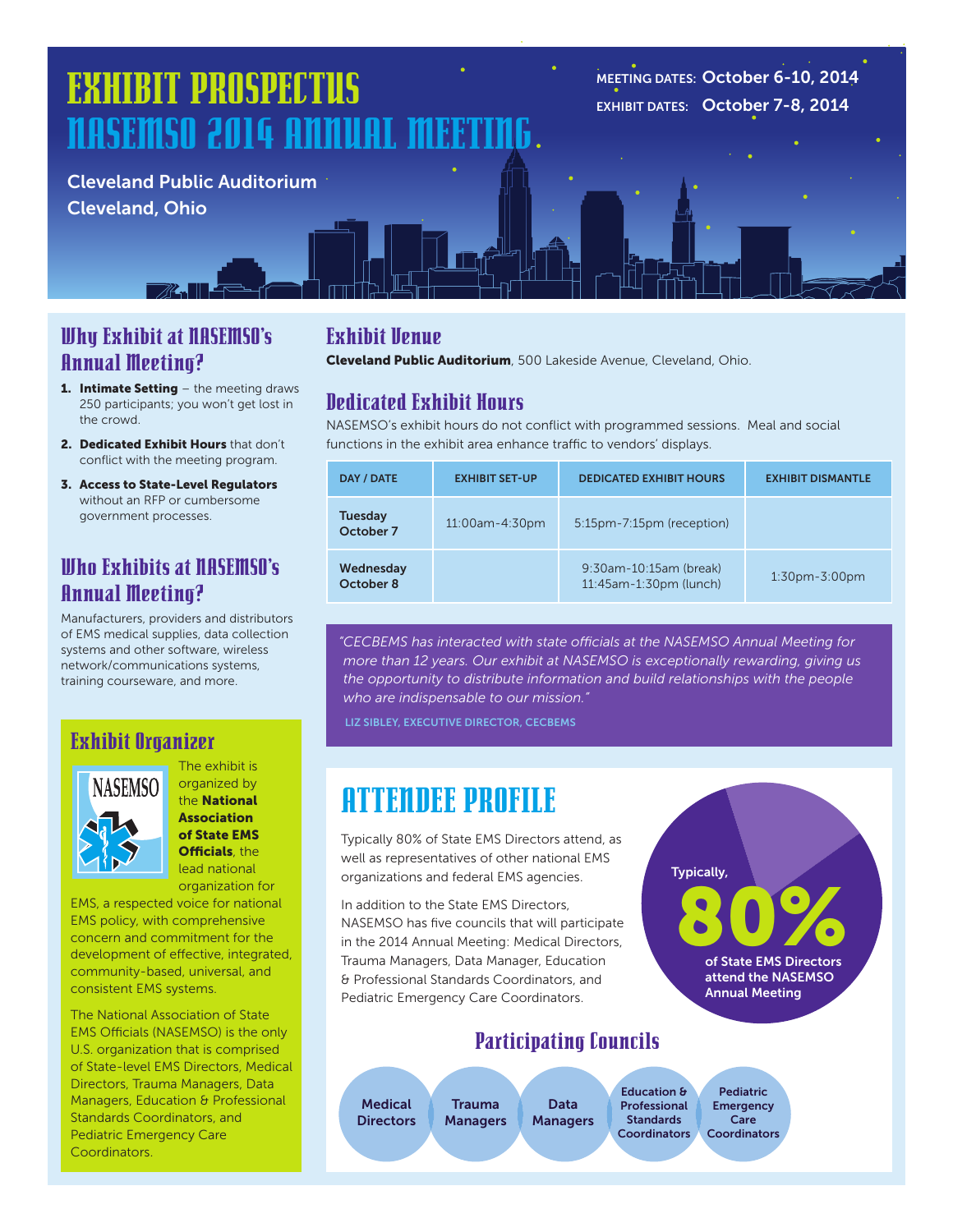#### Three Exhibit Options

- 1. 10' x 10' Booth: NASEMSO corporate members  $-$  \$1,000; non-members  $-$  \$1,500.
- 2. 15' x 25' Vehicle Space: NASEMSO corporate members \$1,950 (1st space) and \$975 (ea. additional space); non-members – \$2,750 (1st space) and \$1,375 (ea. additional space).
- 3. 6' Tabletop Display: NASEMSO corporate members \$700; non-members \$850.

| <b>ENTITLEMENT</b>                                                                            | 10' X 10'<br><b>BOOTH</b> | 15' X 25"<br><b>VEHICLE SPACE</b> | <b>6' TABLETOP</b><br><b>DISPLAY</b> |
|-----------------------------------------------------------------------------------------------|---------------------------|-----------------------------------|--------------------------------------|
| Comp registration<br>(includes group meals and open sessions;<br>additional person \$200/ea.) | 2 persons                 | 2 persons                         | 1 person                             |
| Annual Meeting materials (on a flash drive)                                                   | J                         |                                   |                                      |
| Pipe and drape                                                                                | ✓                         | J                                 |                                      |
| One 6' draped table                                                                           | ✓                         | J                                 |                                      |
| Side chairs                                                                                   | ✓                         | √                                 |                                      |
| Wastepaper basket                                                                             | ✓                         |                                   |                                      |
| Annual Meeting attendee list (post-meeting)                                                   | ✓                         | J                                 |                                      |
| Listing in NASEMSO Exhibit Guide<br>(Submission deadline: September 10, 2014)                 | J                         |                                   |                                      |

#### Corporate Membership

Corporate membership is available to companies and organizations which have an interest in the goals and activities of NASEMSO. The \$2,000 annual dues entitle Corporate Members to the following:

- Significant discount on exhibit space
- Receipt (post meeting) of the Annual Meeting attendee list
- URL link from the NASEMSO web site to the company or organization web site
- Up to three persons on NASEMSO standing committees and distribution lists

More information is available at http://www.nasemso.org/Membership/MemberCategories/

#### Enhancement Opportunities Available for Purchase to Exhibitors

(Provided on a complimentary basis to exhibiting Corporate Members.)

- For an additional \$200, your logo will be included in your listing in the Exhibit Guide.
- For an additional \$300, your product/service brochure will be downloaded to the flash drive given to each meeting participant.

#### Literature Insert

By purchasing a literature insert (\$300 per item), details about your product/service will get into the hands of every attendee. Your product/service brochure will be downloaded to the flash drive given to each meeting participant. Electronic PDF or Word files only, please, emailed to meyers@nasemso.org no later than September 10, 2014.

#### **Sponsorships**

Take your exhibit participation to the next level via sponsorship – a variety of options is available to accommodate any budget. Raising the visibility of your company/organization is the key to taking full advantage of your participation in NASEMSO. We've designed exhibit opportunities to give your company maximum exposure to the buyers before, during, and after the NASEMSO Annual Meeting. Sponsorships are tax deductible to the extent permitted by law; consult with your financial advisor. NASEMSO is a non-profit, charitable organization.

#### Breakout Bonanza!

NASEMSO has reserved a limited number of speaker opportunities on the program schedule as optional breakout sessions. By purchasing one of these openings (\$2,625 for NASEMSO Corporate Members; \$3,500 for non-members), sponsors will be entitled to one breakout session (45 minutes) to provide a topic of their choice. Sessions must be informative and educational about new scientific evidence and may include technology solutions available to the EMS community. NASEMSO reserves the right to preview presentations prior to the meeting. Product marketing proposals will not be accepted. (Sponsor must cover any travel expenses or honoraria associated with the presentation.)

#### Partial List of Past Exhibitors

24-7 EMS and American Safety & Health Institute

Acadian Ambulance Service/ National EMS Academy

Airgas Puritan Medical American Emergency Vehicles

American Heart Association

American Medical Response

Atrus, Inc.

Blauer Manufacturing Co.

Board for Critical Care Transport & Paramedic **Certification** 

Bound Tree Medical

Braun Industries BSN Medical

CAAS

**CAMTS** 

CareFusion – Respiratory System Alternate Care

Cardiac Science Corporation

Carolinas MED-1

CDC

**CECBEMS** 

Center for Advanced Public Safety

Central Logic **CentreLearn** 

Solutions, LLC CoAEMSP

Collaborative Fusion, Inc.

Delmar, Cengage Learning

Demers Ambulances **Department** 

of Homeland Security/National Communication System

Dey, L.P. Digital Innovation

Disaster Management

Systems Emergent Respiratory

**Products** 

EMS Innovations, Inc. EMS Today

ESO Solutions

EZ LIFT Rescue Systems, Inc.

Ferno

FirePrograms Software First Line Technology

FISDAP Frazer, Ltd. Gaumard® Scientific Co., Inc. Global Emergency **Resources** 

Gold Systems, Inc.

Hartwell Medical

Healthcare Integrative Solutions LLC

Horton Emergency Vehicles

ImageTrend, Inc. Intermedix EMSystems

**InterMotiv** 

International Academies of

Emergency Dispatch International Trauma

Life Support

Jones and Bartlett Learning

LifeSavers, Inc.

MedicAlert Foundation

Mercury Medical Meridian Medical

**Technologies** 

Moore Medical

Mosby-JEMS/Elsevier

National Accreditation Alliance of Medical

> Transport Applications National Registry

of EMTs

National Safety Council National EMS

Information Systems – NEMSIS TAC

Phoenix USA, Inc.

Physio-Control SafetyTech

International, Inc.

Signing Families

Society of Chest Pain **Centers** 

Karl Storz Endoscopy-America, Inc.

Stryker EMS

Thoratec Corporation

TSG Associates LLP VFIS

Vighter Medical

Group LLC

Wheeled Coach Industries, Inc.

**WorldPoint** 

ZOLL Data Systems

ZOLL Medical Corporation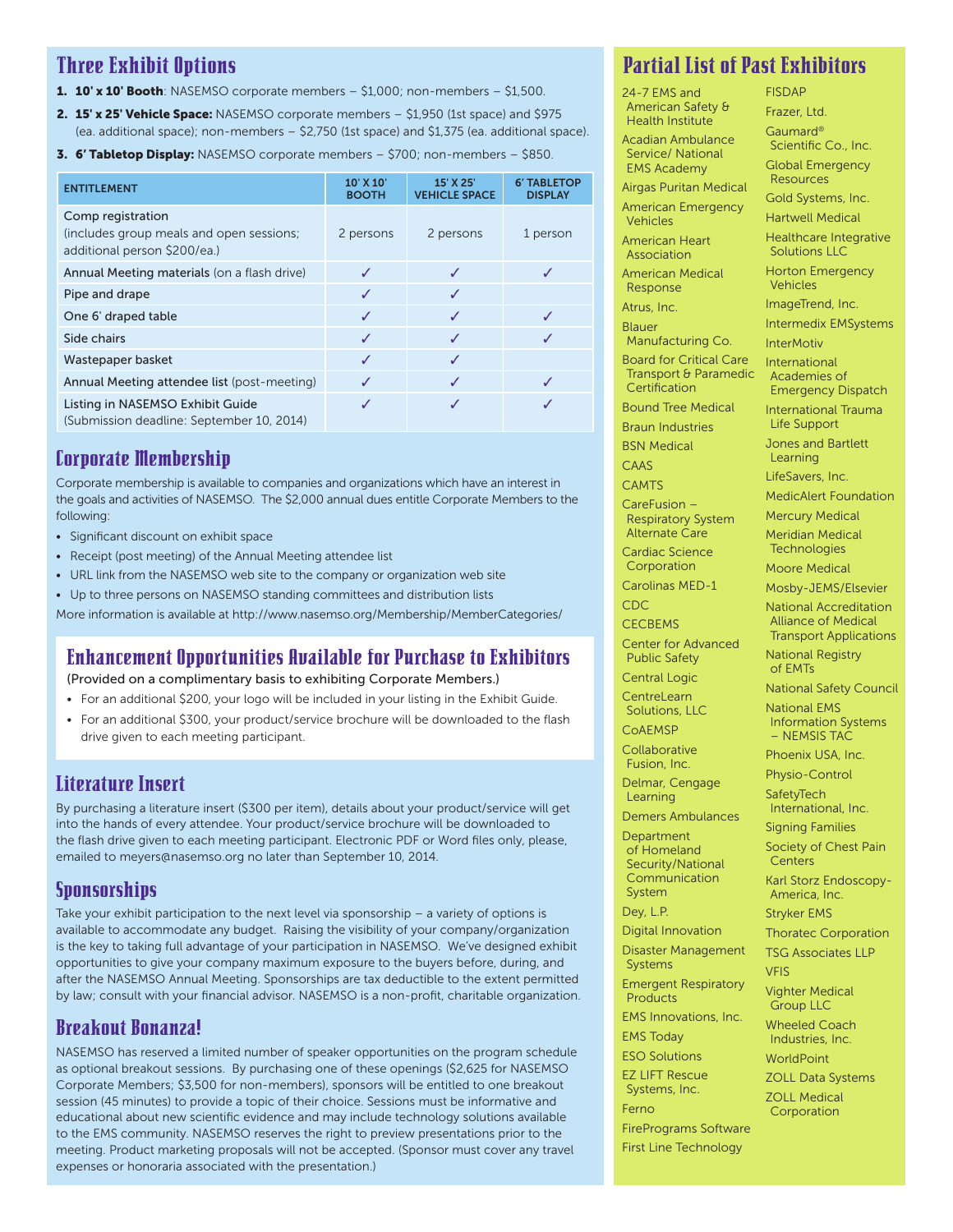#### To Reserve Exhibit Space

Completed Exhibit Space Contracts should be returned to:

Sue Denston Exhibit and Meetings Manager National Association of State EMS Officials 201 Park Washington Court Falls Church, VA 22046 P: 703/538-3540 (direct); F: 703/241-5603 denston@nasemso.org

Payment may be by credit card or check. Payment in full must be received within two weeks of reserving your exhibit space contract.

#### Exhibit Layout



#### Deadlines Checklist

| $\sqrt{ }$ August 5, 2014                             | Exhibit cancellation (to be eligible for a refund) |
|-------------------------------------------------------|----------------------------------------------------|
| $\checkmark$ September 10, 2014                       | Listing due for NASEMSO 2013 Exhibit Guide         |
| $\sqrt{ }$ September 10, 2014                         | Literature insert (for flash drive) due            |
| ✓ Sept. 15, 2014<br>(or until block is sold out)      | Hotel reservation deadline                         |
| $\checkmark$ Within 2 weeks of<br>contract submission | Full payment due for exhibit space                 |

*"The National Academies of Emergency Dispatch has exhibited at the NASEMSO conference since 1998. The excellent organization of the conference, together with the attendee networking opportunities ensures we will be there for years to come!"*

CARLYNN C. PAGE, ASSOCIATE DIRECTOR, INTERNATIONAL ACADEMIES OF EMERGENCY DISPATCH

#### Space Assignment

Every effort will be made to assign booths and tabletops as requested. In the event this is not possible, show management reserves the right to assign the exhibitor to a similar space. Upon receipt of your space contract, NASEMSO will send written confirmation of your booth, vehicle space or tabletop assignment to the designated exhibit coordinator. Payment is due within two weeks of space contract submission.

NASEMSO reserves the right to modify the exhibit floor plan if in its judgment it is in the best interest of the exhibition and/or overall needs of exhibitors.

#### Hotel Reservations

NASEMSO's guest room block is at the Westin Cleveland Downtown, conveniently located adjacent to the Public Auditorium & Conference Center. The guest room rate is \$175 single/double, which will be honored until September 15, 2014 or until the NASEMSO room block is sold out. *(The reservations phone number and URL will be available closer to the hotel's grand opening date of April 1, 2014.)* 

#### Questions or Comments

Questions or comments should be directed to Sue Denston, Exhibit and Meetings Manager, 703/538-3540 (direct), denston@nasemso.org.

**NASEMSO** National Association of State EMS Officials

201 Park Washington Court • Falls Church, Virginia 22046 703-538-1799 • www.nasemso.org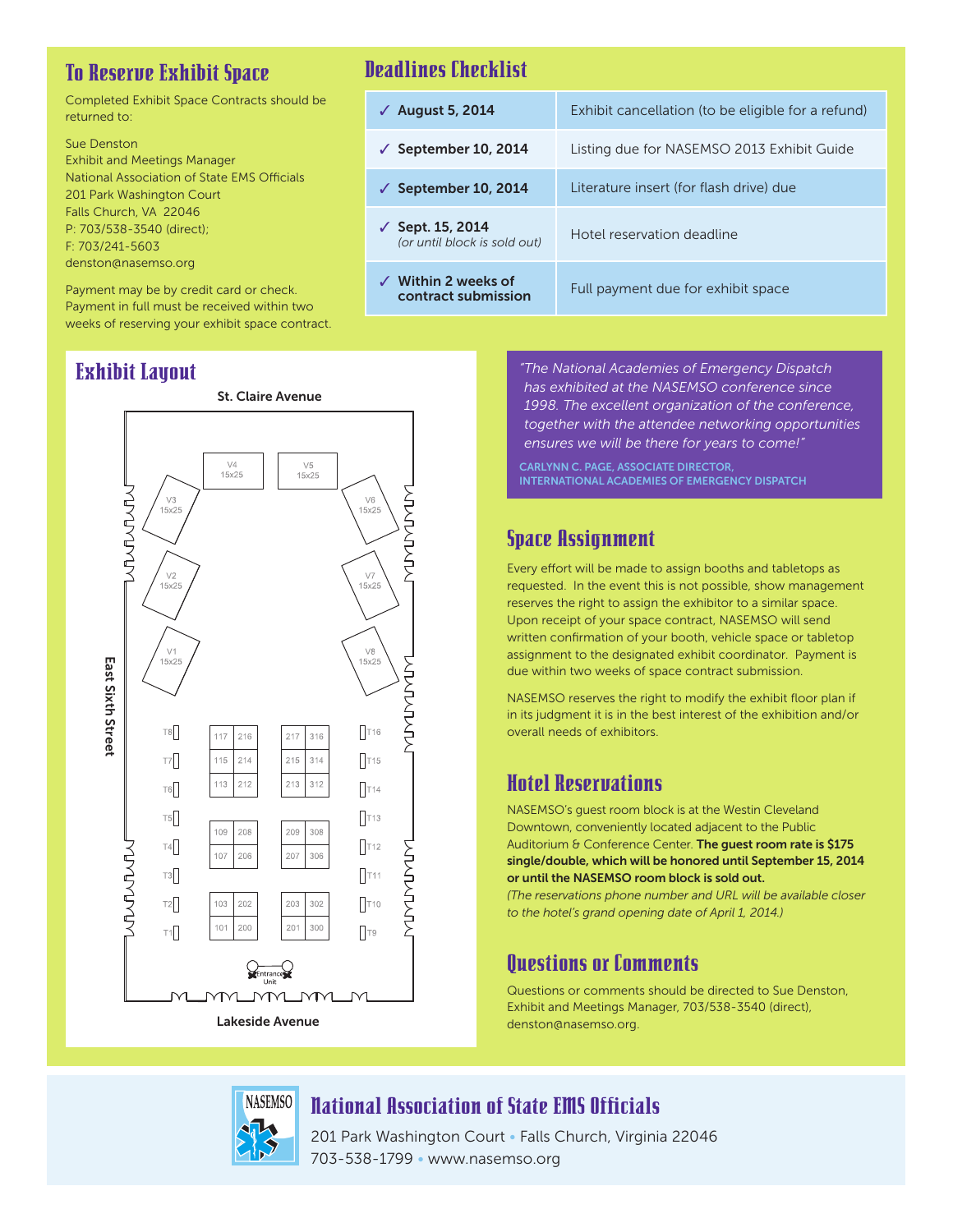## NASEMSO 2014 ANNUAL MEETING Cleveland Public Auditorium Cleveland, Ohio EXHIBIT DATES: October 7-8, 2014

### EXHIBIT SPACE CONTRACT

| Company Web Site experience and the state of the Site of the Site of the Site of the Site of the Site of the Site of the Site of the Site of the Site of the Site of the Site of the Site of the Site of the Site of the Site                                                                                                                                                        |  |
|--------------------------------------------------------------------------------------------------------------------------------------------------------------------------------------------------------------------------------------------------------------------------------------------------------------------------------------------------------------------------------------|--|
|                                                                                                                                                                                                                                                                                                                                                                                      |  |
| Name, Title and Email Address of On-site Rep(s):                                                                                                                                                                                                                                                                                                                                     |  |
| $\overline{1}$ $\overline{1}$                                                                                                                                                                                                                                                                                                                                                        |  |
| $\overline{2}$ $\overline{2}$ $\overline{2}$ $\overline{2}$ $\overline{2}$ $\overline{2}$ $\overline{2}$ $\overline{2}$ $\overline{2}$ $\overline{2}$ $\overline{2}$ $\overline{2}$ $\overline{2}$ $\overline{2}$ $\overline{2}$ $\overline{2}$ $\overline{2}$ $\overline{2}$ $\overline{2}$ $\overline{2}$ $\overline{2}$ $\overline{2}$ $\overline{2}$ $\overline{2}$ $\overline{$ |  |
| $\overline{3}$ $\overline{\phantom{3}}$                                                                                                                                                                                                                                                                                                                                              |  |
|                                                                                                                                                                                                                                                                                                                                                                                      |  |
|                                                                                                                                                                                                                                                                                                                                                                                      |  |
|                                                                                                                                                                                                                                                                                                                                                                                      |  |
|                                                                                                                                                                                                                                                                                                                                                                                      |  |
|                                                                                                                                                                                                                                                                                                                                                                                      |  |
|                                                                                                                                                                                                                                                                                                                                                                                      |  |
|                                                                                                                                                                                                                                                                                                                                                                                      |  |

\*The booth coordinator is the *only* individual who will receive NASEMSO 2014 exhibit-related communiqués. Please share all appropriate information with the individuals staffing your exhibit.

#### Space Selection:

Booths (10'x10'), vehicle space (15'x25') and tabletop displays (6' tables) are assigned on a first-come, first-served basis, accompanied by payment. All effort will be made to comply with exhibitor's location preferences. In the event this is not possible, show management reserves the right to assign the exhibitor to a similar space. Upon receipt of your space contract, NASEMSO will send written confirmation of your booth, tabletop or vehicle assignment.

| Booth Choices:           | 1st             | <b>つ</b> nd | <b>Zrd</b> | $4^{\text{th}}$ | <b>ц</b> th |
|--------------------------|-----------------|-------------|------------|-----------------|-------------|
| Vehicle Display Choices: | 1 <sup>st</sup> | 2nd         | <b>Zrd</b> | ⊿th i           | <b>ц</b> th |
| Tabletop Choices:        | 1st             | <b>Ond</b>  | <b>Zrd</b> | ⊿th             | <b>ц</b> th |